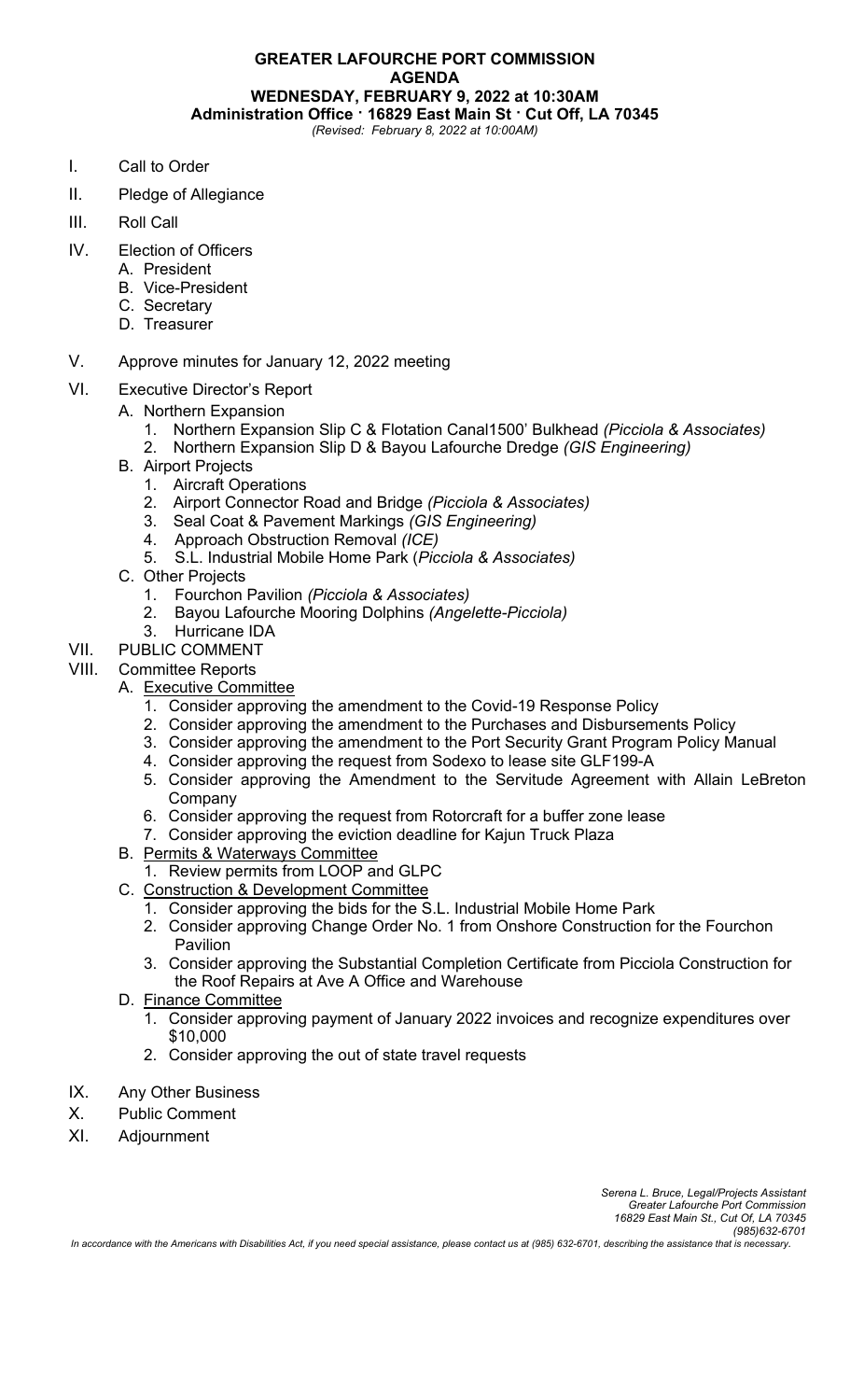# **OFFICIAL PROCEEDINGS OF THE GREATER LAFOURCHE PORT COMMISSION February 9, 2022**

The Board of Commissioners of the Greater Lafourche Port Commission met in regular session on Wednesday, February 9, 2022 at 10:30AM at the Administration Office 16829 East Main Street, Cut Off, LA 70345.

President Harris Cheramie Jr. called the meeting to order. Secretary M. Callais then called roll.

ATTENDED: Harris Cheramie, Jr., John D. Ordonne, Jimmy Lafont, Rodney J. Gisclair Sr., Curtis Pierce, John Melancon, Jr., Mike Callais, and Kris Callais.

### ABSENT: Larry Griffin

President Cheramie presented the Election of Officers and opened the floor for nominations for President. Melancon nominated Harris "Chuckie" Cheramie Jr. for President. With no other nominations, the roll call ballot vote resulted in 8 votes for Cheramie and 1 absent. Pierce then nominated Rodney Gisclair Sr. for Vice President. With no other nominations, the roll call ballot vote resulted in 8 votes for R. Gisclair Sr. and 1 absent. Pierce nominated Charles "Mike" Callais for Secretary. With no other nominations, the roll call ballot vote resulted in 8 votes for M. Callais and 1 absent. Cheramie nominated John Melancon Jr. for Treasurer. With no other nominations, the roll call ballot vote resulted in 7 votes for Melancon for Treasurer, 1 absent, and 1 abstain by Lafont.

Upon motion by Melancon second by M. Callais, with no public comment, the board unanimously approved the minutes for January 12, 2022 meeting.

## **Executive Director's Report**

Northern Expansion – Engineer Joe Picciola reported the notice to proceed was issued January  $3<sup>rd</sup>$  the contractor is APC Construction and they are on site grading and shaping, building the access road, and the coffer dam for where they will drive the sheet piles for the Slip C & Flotation Canal Bulkhead project. They are expected to install coated and painted sheet piles later this month. Engineer John Plaisance reported Crosby Dredging is dredging and expect to be complete mid to late March for the Slip D & Bayou Lafourche Dredge project.

 Airport Projects – Davie Breaux report the operations for January were 424 operations, 2624 passengers, and 17,732 vehicles. Engineer Joe Picciola reported on the Airport Connector Road and Bridge project. Sealevel Construction is working on drainage on LA 3235 expect to be complete next month. They are in the bayou driving steel sheet piles for the headwall on both sides of the bayou. They are setting up now to drive concrete piles for the bridge bent. Executive Director Chiasson questioned the timing, which Picciola replied we are 10% to 15% complete with the September 2024 completion date. Engineer John Plaisance reported a preconstruction meeting is scheduled with Gee Asphalt Systems next Tuesday for the Seal Coat & Pavement Markings project. Gisclair questioned the project time, which Plaisance replied 3 months. They will come in and remove all painting and markings, place temporary signage, then come back for permanent work. Davie Breaux reported the preconstruction meeting was held last week with LMB Services for the Approach Obstruction Removal project. They plan to issue the notice to proceed in a few weeks. Chiasson reported with this project we will have an amendment to the servitude with Allain LeBreton on the agenda. Engineer Joe Picciola reported we accepted bids on January  $10<sup>th</sup>$  and the low bidder was Onshore Materials in the amount of \$462,045.00 for the S.L. Industrial Mobile Home Park project. The project consists of limestone, sewer plant, fire hydrants, light poles and water services for 12 mobile homes. Chiasson stated we will approve a lease with Rotorcraft Leasing Co. for 10 of the 12 sites.

 Other Projects – Engineer Joe Picciola reported Onshore Construction is on site doing prep work and plan to excavate and bring in sand for the foundation next week for the Fourchon Pavilion. Then shortly after that they will start driving piles. We had planned to use the existing electrical panel but it was damaged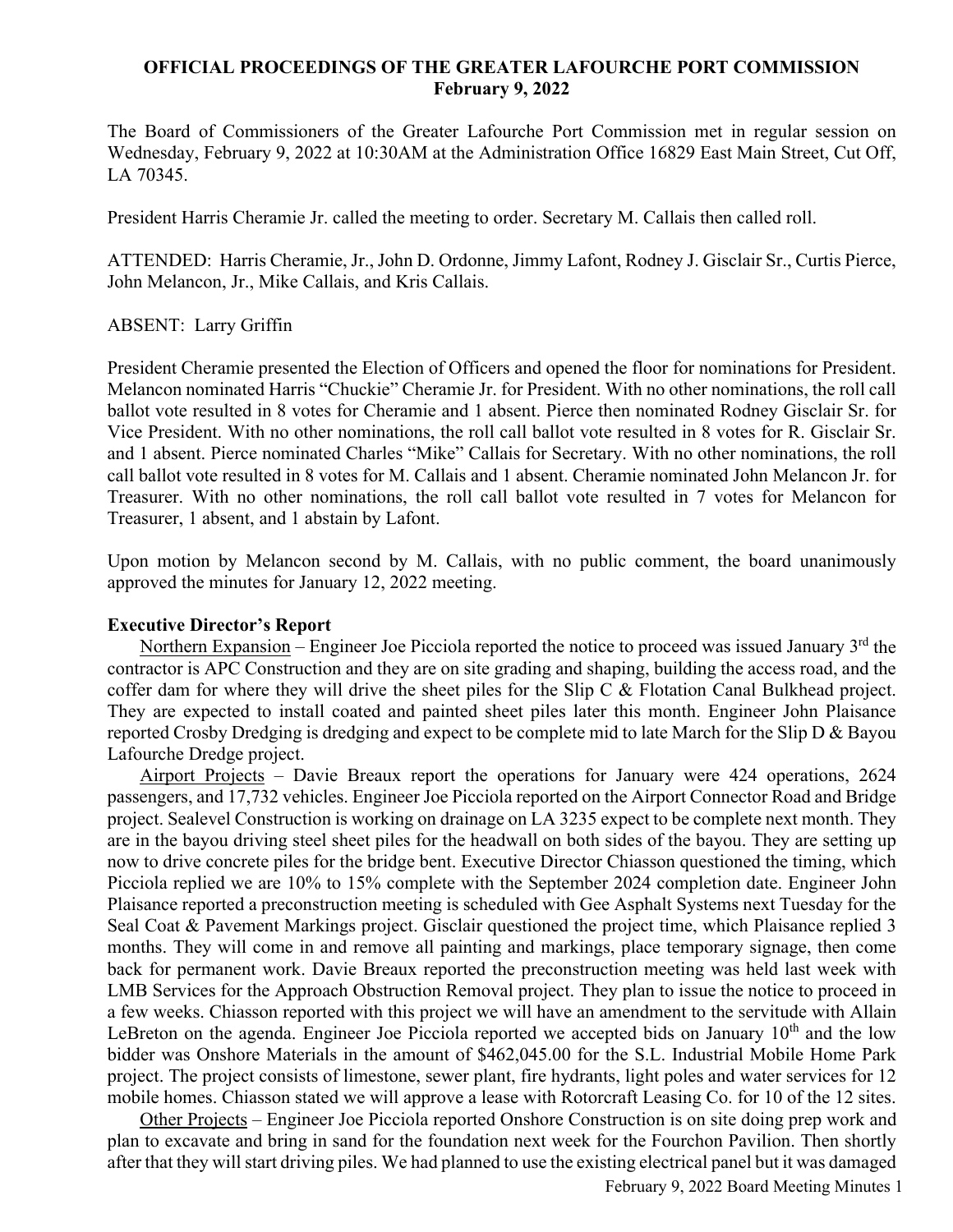during the storm so there is a change order for a new electrical panel. Engineer Sandy Guidry reported the Bayou Lafourche Mooring Dolphin removal project is in the lien period.

 Hurricane IDA – Chiasson reported we are working with CSRS for our FEMA projects and recognized Trey Monsour. Monsour addressed the board stating we had our Recovery Scoping Meeting with FEMA and working with their grants manager to finish up the work assessment of what insurance may not cover and what is reimbursable. We released some scoping documents and notified the engineers and architects and getting contracts signed to start work on repairing these sites. We are ahead of the process to the 60 day timeline to have our descriptions done. Chiasson reported the debris removal contractor DRC is moving along. Davie Breaux reported they have 6 trucks hauling out and adding more this week for its final destination to Hwy 90. We are limiting the overweight loads with the equipment they brought in to sift through limestone and dirt which could be reused. Chiasson stated the Port Complex bid to demolish was held off to allow us to work through the FEMA process and wait for replacement value of \$400,000 to \$600,000 rather than just the demolition cost. We are in the process of awarding engineer/architect contracts for the Administration Office, Operations Center, Maintenance Shop, EOC Building, wharves, and dredging of siltation in the Port. Chiasson stated the Bayou Lafourche debris removal there were several vessels removed by the Corps and there are still some debris in the bayou along the banks which will end up in the channel causing other issues with marine traffic. We are doing a final assessment to get GPS locations to put a project together for removal.

 Cheramie opened the floor for any public comment. Wendy Thibodaux Tax Assessor addressed the board reporting on the decrease in ad valorem taxation revenue the Port will not be receiving. She reported in 2020 the Port received \$3,690,276.61 and for 2021 the Port will receive \$2,387,128.05 a difference of \$1,303,138.56 a decrease of 35.31%. Overall, for the Parish we had a 25% decrease. We initially anticipated it would be closer to 40% to50% decrease however what saved that was 3 large cranes in Fourchon which is valued at \$25 million each. We initially thought all 3 were destroyed and would have to remove that value, however they were damaged but not destroyed so it was only decreased and not removed. It has been a long process and the books were closed yesterday. The only thing that may adjust these numbers will be after the board of review for appeals which is scheduled on February 22<sup>nd</sup>. She has not received any appeals from industry. After the appeals review, she is on the March  $6<sup>th</sup>$  agenda for the tax commission to get the taxes certified. She has spoken with Sheriff Webre and they will send the bills out a week or two after March  $6<sup>th</sup>$  and taxes will be due 4-6 weeks afterward.

 Chiasson questioned how it will work for this year's tax roll will it immediately go back to normal or get reassessed, which Thibodaux replied as soon as bills are sent out, she switches over to the 2022 database and all normal notifications will be sent out. All hurricane deductions applied to 2021 will be removed and from that point on all values will go back to the 2020 values unless you added on a garage or square footage. We will reassess in 2024. It will work out so that we can see what the market will do. In 2022 if residents still have damage to property, you have to come in and it will be a case-by-case basis. It will be valued according to that process. We are not anticipating too many problems she plans to follow other parish's lead on this for after storms. Our parish is different, but we will tweak it. Also, if any residential properties were demolished the constitution allows her to leave homestead exemption on for 2 years if they do not have a homestead exemption somewhere else. Entitled for homestead exemption up to 5 years, but after 2 years they need to show proof that they plan to go back to that property. Chiasson stated last year we received \$3.6M and this year we will receive \$2.3M. We budgeted for a 50% reduction, so we are in good shape for budget purposes.

 Chiasson stated we set a milestone this week with the LA 1 Elevated Highway project. The preconstruction meeting with James Construction was held on Monday and yesterday the notice to proceed was issued.

#### **Committee Reports**

Executive Committee - The committee met February 7<sup>th</sup> in Cut Off. Present were Cheramie, Melancon, M. Callais, and R. Gisclair Sr.

 Upon motion by M. Callais second by Gisclair, with no public comment, the board unanimously approved the amendment to the Covid-19 Response Policy to follow new CDC guidelines dealing with quarantine and sick employees.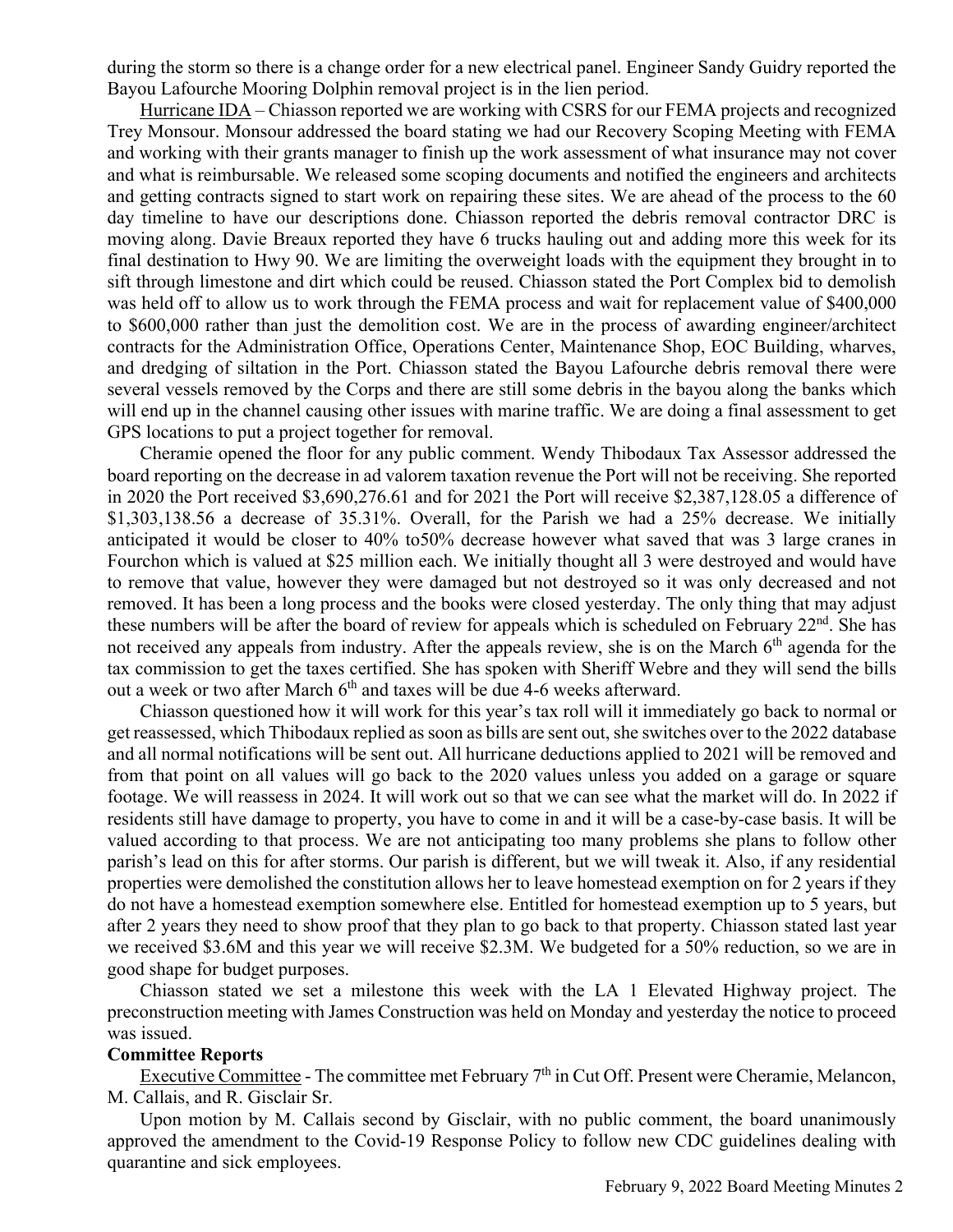President Cheramie presented for the board's consideration the amendment to the Purchases and Disbursement Policy. Bryce Autin explained this agenda item as well as the next agenda Item 3 amendment to the Port Security Grant Program Policy Manual can be approved together. We consolidated them into one policy revision. These changes are due to the comments from FEMA reps during our last audit to confirm all procedures are in place for grants under federal law. These are procedures we normally do but were not written in the policy. Upon motion by Pierce second by Melancon, with no public comment the board unanimously approved the amendment to the Purchases and Disbursements Policy.

 Upon motion by Lafont second by K. Callais, with no public comment, the board unanimously approved the request from Sodexo to lease site GLF199-A in Port Fourchon.

 Upon motion by Gisclair second by Pierce, with no public comment, the board unanimously approved the Amendment to the Servitude Agreement with Allain LeBreton Company to add language to clear cut trees and the Port will do grass maintenance twice a year.

 Upon motion by Lafont second by M. Callais, with no public comment, the board unanimously approved the request from Rotorcraft for a buffer zone lease. Chiasson stated this is the same area of their current Right of First Refusal they will move the fence and cut grass for the same annual fee.

 Cheramie presented for the board's consideration approving the eviction deadline for Kajun Truck Plaza. Chiasson stated historically we dealt with late payments which eventually were worked out however back in August we sent a notice of default for 3 months of non-payment May, June, and July. In mid-August one payment was received for May which still left them in default. Then the storm came through and there was some leeway, but still no payments received. In December, we sent another default letter for non-payment from June to December which he owes \$52,000 which included the September 15 day rent relief. We are recommending that a letter be sent to Kajun Truck Plaza stating unless payment is received for June, July, and August by February  $28<sup>th</sup>$  we will continue with eviction proceedings to file in court. Chiasson stated he has had discussions with Mr. Toups on his plans and discussed his issues with his insurance. Toups no longer has a mortgage with the bank this was cleared. His plan with the remaining insurance funds was to repair the kitchen then put it up for sale. Ultimately it does not change that he owes rent. If the 3 months are paid, we would not proceed with the eviction process. He is the only tenant we have not received payment even before the storm. Is the board okay with this movement? Bryce Autin stated if we decide to take action and they do not make payment by the deadline the lease will terminate, and we will begin the eviction proceeding to take possession of property. Upon motion by M. Callais second by Pierce, with no public comment, the board unanimously approved termination of GLF200 and commencement of eviction proceedings unless payment of rent for June, July and August is received prior to February 28<sup>th</sup>.

Permits & Waterways Committee - The committee met February 7<sup>th</sup> in Cut Off. Present were Pierce, Lafont, Ordonne, and Cheramie. Pierce presented for the board's review the permits from LOOP and GLPC.

Construction & Development Committee - The committee met February 7<sup>th</sup> in Cut Off. Present were Griffin, Lafont, Cheramie, and K. Callais.

 Upon motion by Gisclair second by Ordonne, with no public comment, the board unanimously approved the lowest responsive bid in the amount of \$462,045.00 from Onshore Materials, LLC for the S.L. Industrial Mobile Home Park.

 Upon motion by Pierce second by K. Callais, with no public comment, the board unanimously approved Change Order No. 1 from Onshore Construction Co. for the Fourchon Pavilion an increase in contract cost of \$4,692.00 for the electrical panel.

 Upon motion by Lafont second by Gisclair, with no public comment, the board unanimously approved the Substantial Completion Certificate dated August 27, 2021 from Picciola Construction for the Roof Repairs at Ave A Office and Warehouse.

Finance Committee - The committee met February 7<sup>th</sup> in Cut Off. Present were Melancon, M. Callais, Cheramie, and R. Gisclair.